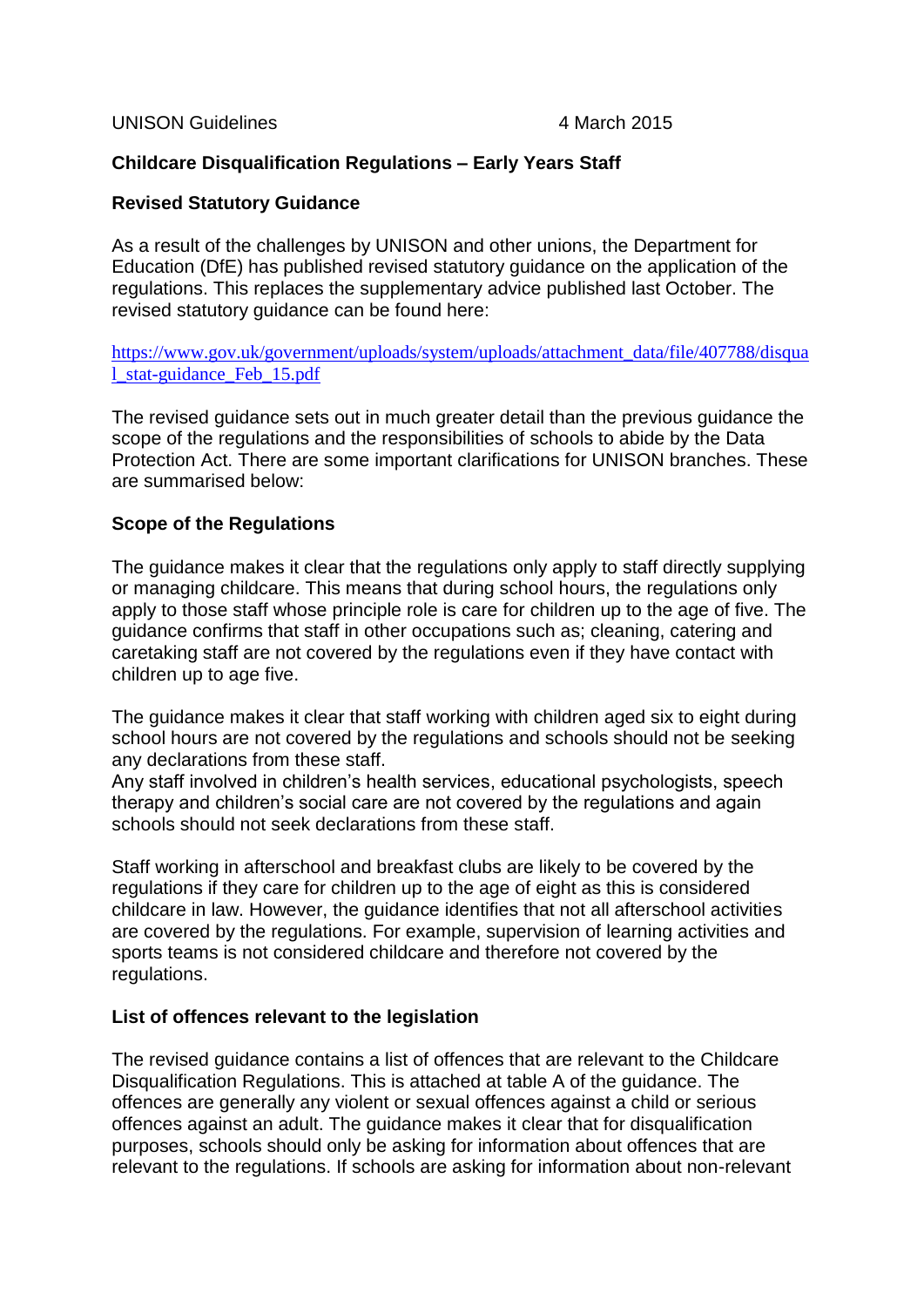offences the guidance makes it clear that they are in breach of their duties under the Data Protection Act.

# **Application of the Rehabilitation of Offenders Act (ROA)**

The guidance makes it clear that although school staff are generally exempted from the implications of the ROA, household members of school staff are covered by the act. This means that in 'disqualification by association' cases staff are only required to declare unspent convictions in relation to household members.

A link to the NACRO guidelines on whether a conviction is considered spent or not is attached.

[http://www.nacro.org.uk/what-we-do/resettlement-advice-service/support-for](http://www.nacro.org.uk/what-we-do/resettlement-advice-service/support-for-individuals/getting-a-job/disclosing-criminal-records-to-employers,1658,NAP.html)[individuals/getting-a-job/disclosing-criminal-records-to-employers,1658,NAP.html](http://www.nacro.org.uk/what-we-do/resettlement-advice-service/support-for-individuals/getting-a-job/disclosing-criminal-records-to-employers,1658,NAP.html)

Also attached is a link to advice on the filtering of minor offences and cautions that also applies to school staff when making disclosures about previous cautions and convictions.

<http://www.nacro.org.uk/data/files/practical-guidance-on-dbs-filtering-1032.pdf>

## **Responsibilities for Schools under the Data Protection Act**

The guidance sets out the responsibilities for schools in handling sensitive personal data. It makes it clear that schools are only permitted to retain data relating to those staff covered by the regulations and to relevant offences. It specifically states that schools are not to seek information about medical records of staff or of their household members. It also makes it clear that if schools have collected any data relating to either; staff not covered by the regulations, information that is not relevant to the regulations or any data relating to spent or non-relevant offences, that they must take steps to destroy these records. It also states that it is a criminal offence for schools to seek to obtain the criminal records for a third party as this is considered a forced access request.

We are aware that many schools and local authorities have sought irrelevant data and information about staff that are not covered by the regulations. Where branches are aware that this has occurred, we would encourage them to write to schools asking them what steps they have taken to destroy the data that they have wrongly collected.

If schools refuse to destroy the data collected, they should be reported to the Information Commissioner.

#### **Redeployment whilst awaiting a waiver**

The guidance makes it clear that schools are able to redeploy staff in roles that are not relevant to the regulations whilst they await the outcome of their waiver application from Ofsted. We are aware that in some cases schools or staff members have been told that by Ofsted that this is not allowed. The DfE has confirmed to